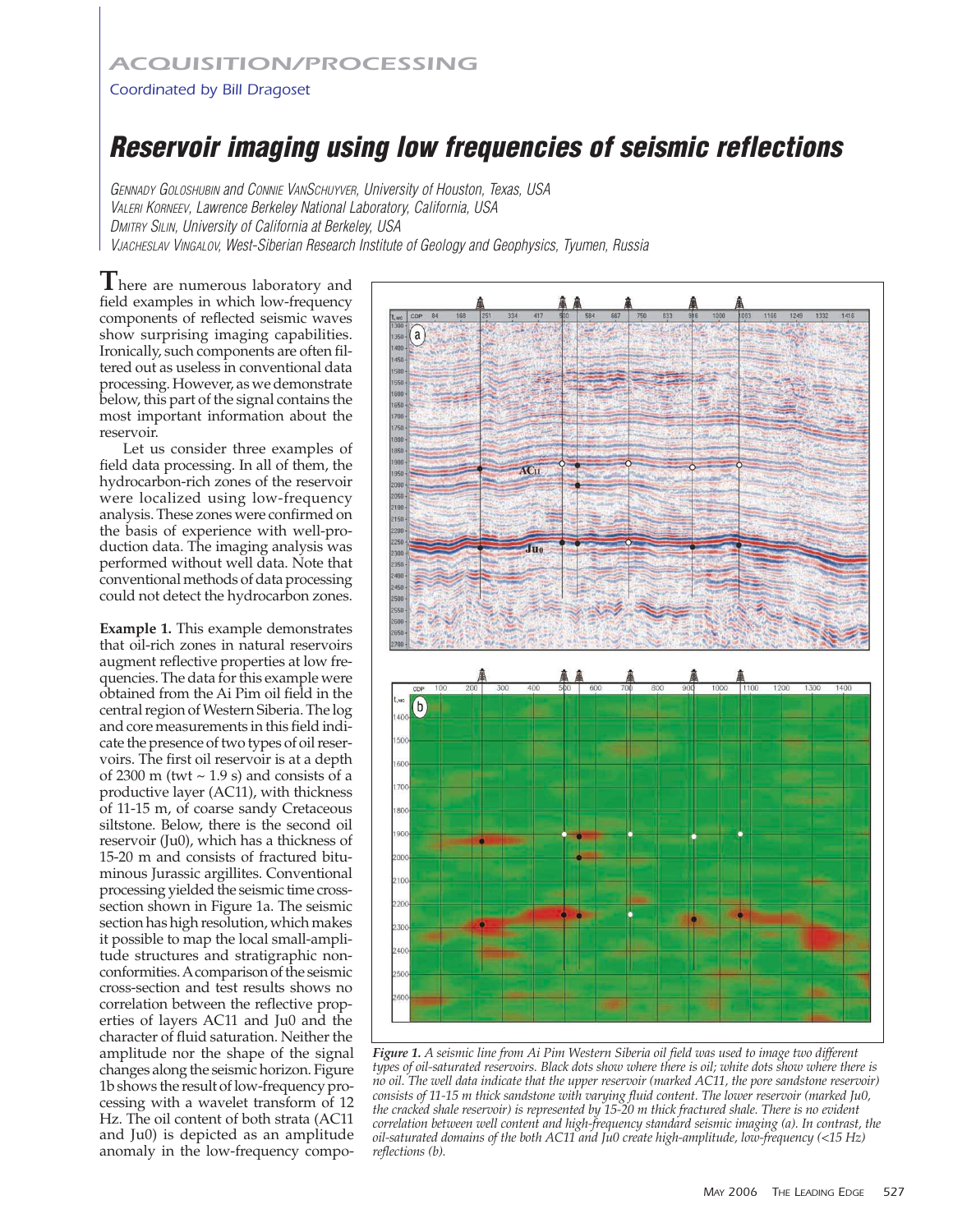nent. It should be noted that the lithologic properties of strata AC11 and Ju0 are considerably different.

Figure 1a also shows the locations of the wells, whose production data were used for verification of the imaging. The black circles depict the intervals of successful oil production; the white circles mark the intervals where the produced fluid was mostly water. There is a strong correlation between the locations of the black circles and bright spots on the low-frequency image (Figure 1b); the locations of the white and black circles are not distinguishable from the point of view of conventional analysis (Figure 1a).

**Example 2.** Next, a 3-km-deep Jurassic sandstone reservoir is investigated (J1, Figure 2). The reservoir thickness is approximately 8–10 m with mean porosity of 17–18%. Seven of the 15 available wells produced oil, and six produced water, and two wells produced equal mixture of oil and water. Shown are four calibration wells, three of which (76, 91, 95) produced oil; the fourth one (9) produced water. In a blind test, the data from the other 11 wells were used only as a basis for verification of the mapping. Figure 2 shows a time map of the target horizon J1.

Figure 3 shows the results of frequency-dependent processing of this data set. The seismic imaging map shows the difference between the amplitude of the target reflected wave at low frequency (12 Hz) and the amplitude at high frequency (40 Hz). The imaging results *predicted* the location of oil-water contact. These results were confirmed by the well data. All wells producing water are outside of the oil-saturated region. The wells with the highest oil production rate (e.g., wells 91 and 86) are found close to the zones of great deviation in the map attribute.

**Example 3.** The third example is based on 3D seismic data from a field in South Marsh Island in the Gulf of Mexico. The reservoir is about 3 km deep and its sandstone layer is 8–10 m thick with a porosity about 0.35. The rock permeability is relatively high at 1–2 darcy. The low-frequency analysis was performed "blindly." The well locations were provided only after the seismic imaging of the reservoir zones. Even along the same line, the seismic sections of AVO attributes at different frequencies produce different images (Figure 4).

There is no visible anomaly displayed in the lower part of the section (Figure 4a) that represents conventional AVO attributes. In contrast, the low-frequency (10 Hz) AVO attribute section (4b) contains a bright anomaly around the reservoir depth (twt  $\sim$  2.7 s).

Figure 5 shows an amplitude map of the low-frequency AVO attributes along the reservoir surface. The low-frequency AVO attribute map correlates well with the known production.

The fact that reflections from fluid-saturated solids are frequency-dependent has been discussed in the literature (Dutta and Ode, 1983; Denneman et al., 2002). Frequencydependent processing and analysis of VSP data collected by monitoring gas/water-saturated dolomite layer (Goloshubin et al., 2001; Korneev et al., 2004) and instantaneous spectral analysis of seismic data (Castagna et al., 2003) clearly show that the low-frequency modes of the seismic wavefield are very informative during the study of fluid-saturated media.

Recently, Silin et al. (2004) have obtained an asymptotic representation of the seismic reflection from a fluid-saturated porous medium in the low-frequency domain. It turned out that the frequency-dependent component of the reflection coefficient is proportional to the square root of the product of frequency of the signal and the mobility of the fluid in



*Figure 2. Structural time map of the reservoir surface with location of four calibration wells, three of which (76, 91, 95) produce oil; the fourth (9) produces water. Note the poor correlation between medium structure and fluid.*



*Figure 3. A blind test of the ability of frequency-dependent processing and interpretation to map the oil-water contact using the low-frequency part of seismic data. The seismic and well data were recorded in central Siberia. The seismic image shows the difference between low-frequency reflectivity at 12 Hz and the one at 40-Hz centered frequency, the predicted oil-water contact (red line), and the locations of the calibration wells and the wells used for testing purposes.*

the reservoir. If we consider the reflection of frequency  $\omega$ from the surface of a porous fluid-saturated reservoir, then the expression of the reflection coefficient *R* has the following form:

$$
R = R_0 + R_1 (1 + i) (\omega k / \eta)^{\frac{1}{2}}
$$
 (1)

Here  $R_0$  and  $R_1$  are real coefficients and *i* is the imaginary unit,  $k$  is reservoir permeability, and  $\eta$  is fluid viscosity. The coefficients  $R_0$  and  $R_1$  are dimensionless functions of the mechanical properties of the fluid and rock, which include the densities and the elastic coefficients. At  $\omega k/n = 0$ , the absolute value of the reflection coefficient attains its low-frequency maximum.

For the data in Figure 3, the imaging attribute  $A(x,y)$  is proportional to the first derivative over the frequency of the reflected amplitude at a fixed (low) frequency. Taking into account equation 1, this implies the following relationship: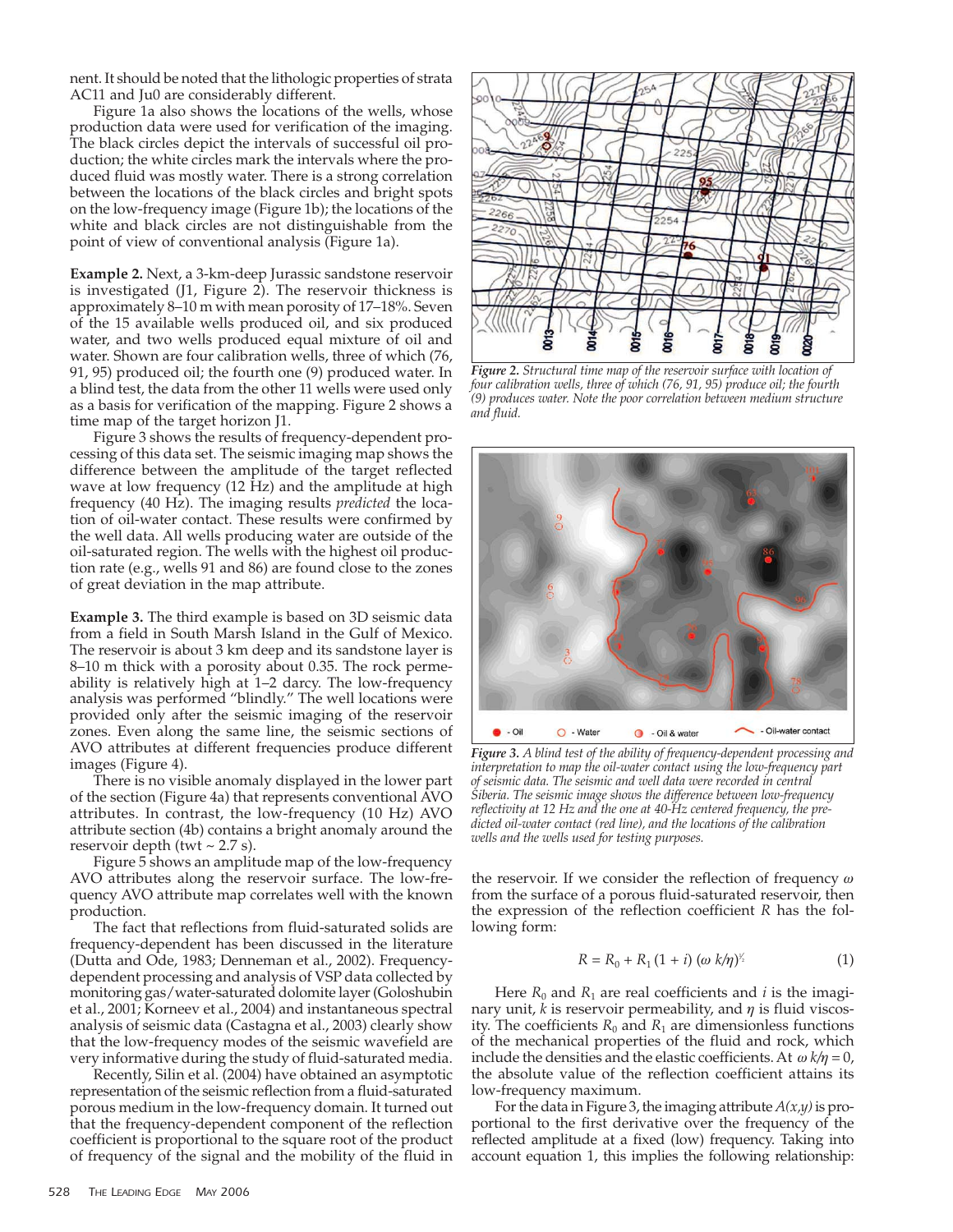

*Figure 4. The vertical seismic sections present the AVO attributes (intercept x gradient) at both high frequencies (a) and low frequencies (b). The low-frequency (10 Hz) AVO attributes section (b) contains a bright anomaly at the reservoir depth (twt ~ 2.7 s).*



*Figure 5. Blind test result for the Gulf of Mexico data. The well data indicate that the oil and gas reservoir consists of an 8–10-m-thick sandstone at about 3 km deep with porosity about 0.35 and very high permeability (1–2 darcy). 3D seismic data were used for recognition of the reservoir zones and imaging of the oil-saturated areas. The plan view map includes the AVO attributes of low-frequency reflectivity at about 10 Hz along the surface of the reservoir. Well data show the reservoir saturation and production activity.*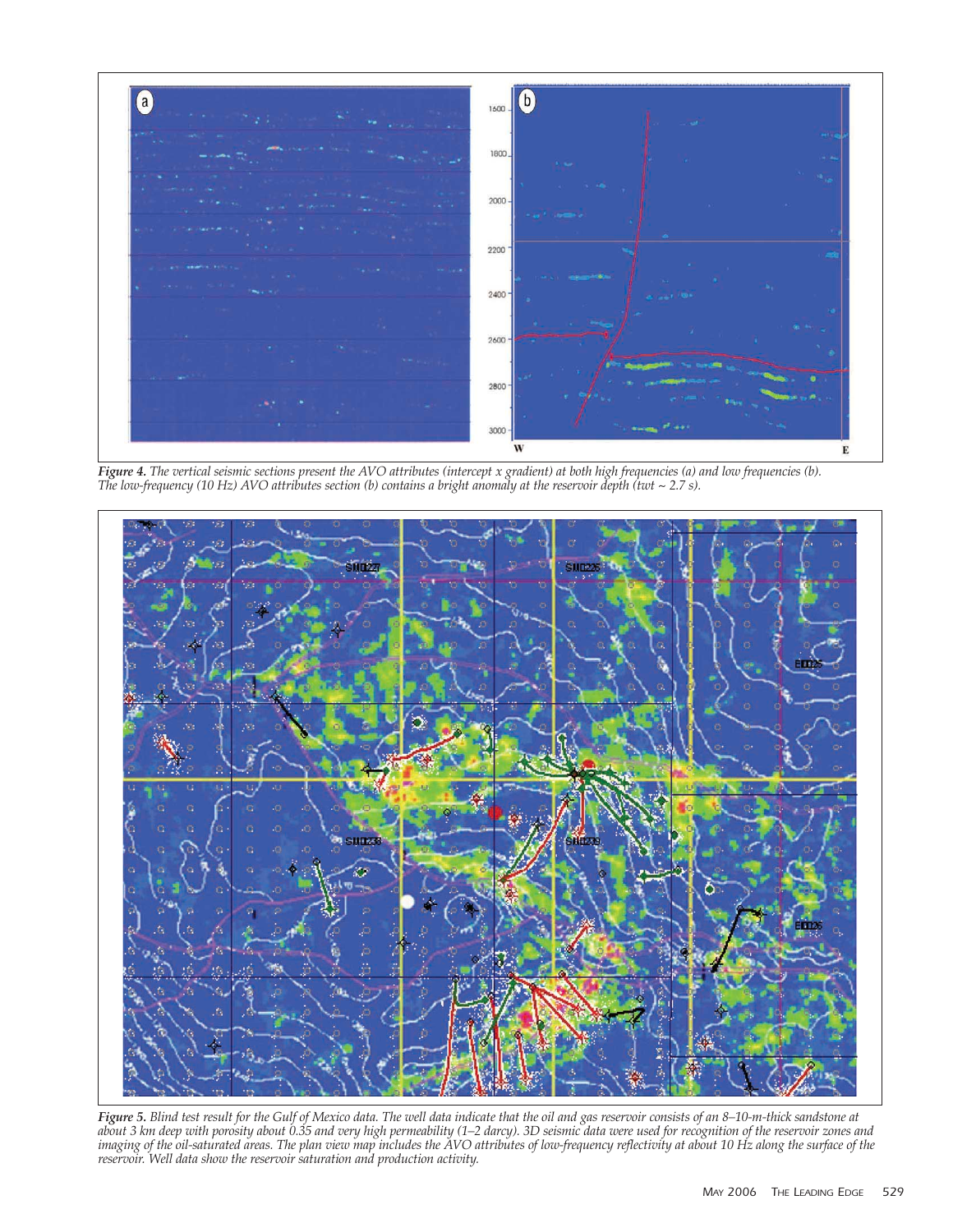$$
A(x,y) \approx C \ (k/\eta)^{\frac{1}{2}} \tag{2}
$$

holds true, and the imaging attribute is therefore proportional to square root of fluid mobility. Using well data we can find the unknown constant *C* which is a complex function of porous rock parameters. Assuming that the well production rate is proportional to mobility, we can compute the theoretical curve for the production rate versus the imaging attribute. Figure 6 shows the measured production rates for the oil field from Figure 3, and the theoretical curve, which was calibrated using just one well data point. The field data and theory correlate quite well.

From the examples above it is clear that seismic reservoir imaging at low frequencies has great potential. Working from the assumption that robust amplitudes are obtained for individual frequency components of the propagating wavelet, we can calibrate seismic frequency-dependent reflectivity measurements to reservoir properties. However, the frequency content of the seismic wavelet is distorted by conventional data processing, with NMO providing the most significant distortion. In a conventional CMP gather, the trace associated with an offset equal to depth has a wavelet frequency that is nominally 12% lower than the wavelet frequency associated with the normal-incident reflection. Using anisotropic NMO processing, the wavelet frequency content on the very far-offset trace can be almost one-half that of the normal-incident wavelet—not an acceptable condition when calibrating loss mechanisms to reservoir properties as a function of frequency. In addition, AVO attributes are suspect when appreciable NMO stretch is generated. Hilterman and VanSchuyver (2003) introduced a novel processing and interpretation scheme based on a migration algorithm that doesn't perform NMO corrections

followed by a target-oriented NMO correction. With targetoriented processing and interpretation, the reservoir time horizon is picked first, then the final NMO is applied to block-shift the offset traces within a CMP gather to the horizon time of the specified CMP gather. Because of the block shift, interpretation and data analyses are normally limited to a time window of about 100 ms on either side of the reservoir event.



*Figure 6. The oil production rate versus the imaging attribute. The theoretical blue line is computed using the low-frequency asymptotic solution (equation 2).*



*Figure 7. (a) Conventional 0–16° angle stack. Data were flattened to top of structure. (b) Conventional 35–50° angle stack. (c) Target-oriented 35–50° angle stack. The CDP offset ranges in (b) and (c) sections contain incident angles beyond the critical angle.*